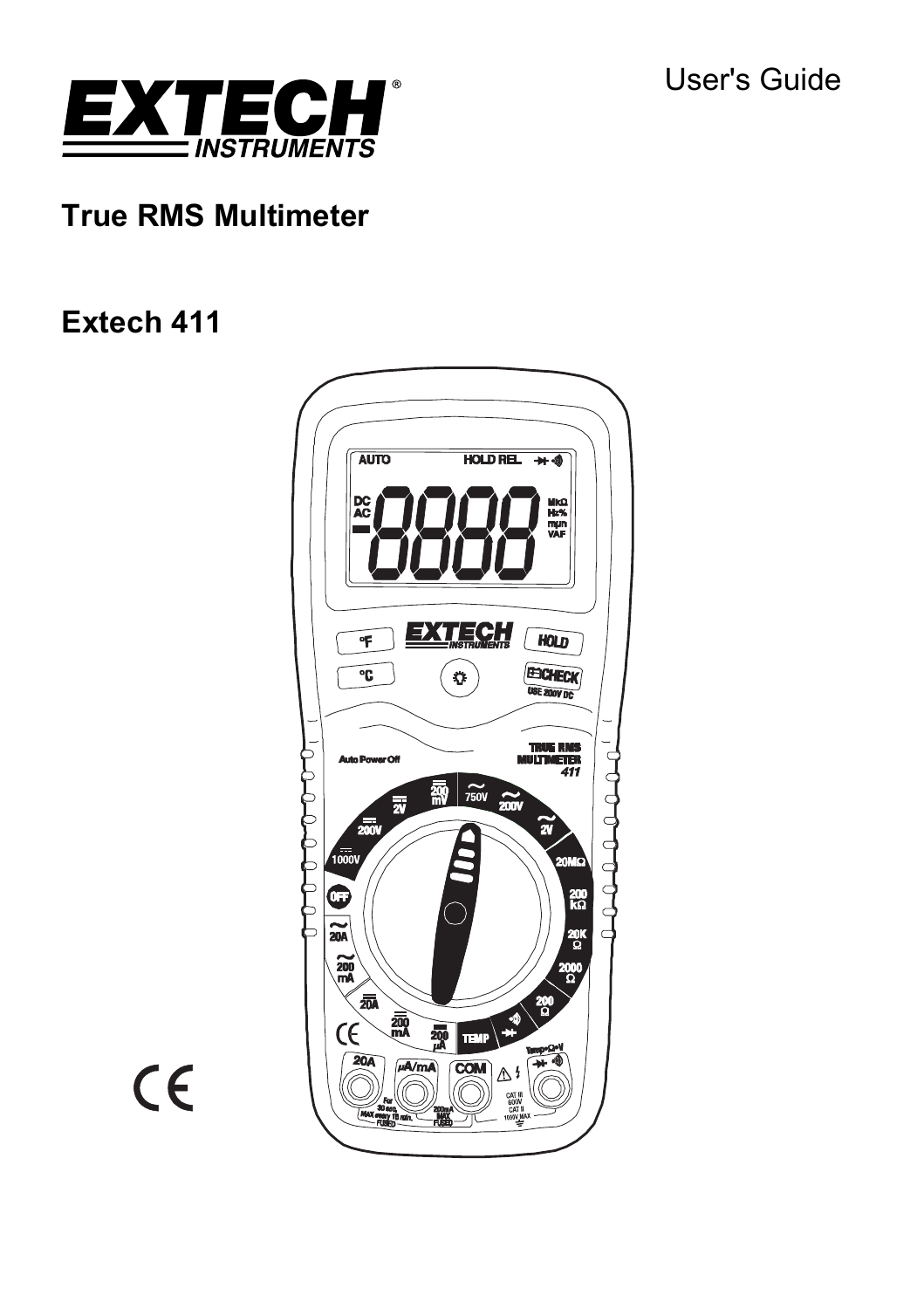# *Introduction*

Congratulations on your purchase of the Extech 411 (part number EX411) True RMS Multimeter. This meter measures AC/DC Voltage, AC/DC Current, Resistance, Diode Test, and Continuity plus Thermocouple Temperature. Proper use and care of this meter will provide many years of reliable service.

## *Safety*

## **International Safety Symbols**



This symbol, adjacent to another symbol or terminal, indicates the user must refer to the manual for further information.

This symbol, adjacent to a terminal, indicates that, under normal use, hazardous voltages may be present

Double insulation



This **WARNING** symbol indicates a potentially hazardous situation, which if not avoided, could result in death or serious injury.

This **CAUTION** symbol indicates a potentially hazardous situation, which if not avoided, may result damage to the product.

This symbol advises the user that the terminal(s) so marked must not be connected to a circuit point at which the voltage with respect to earth ground exceeds (in this case) 1000 VAC or VDC.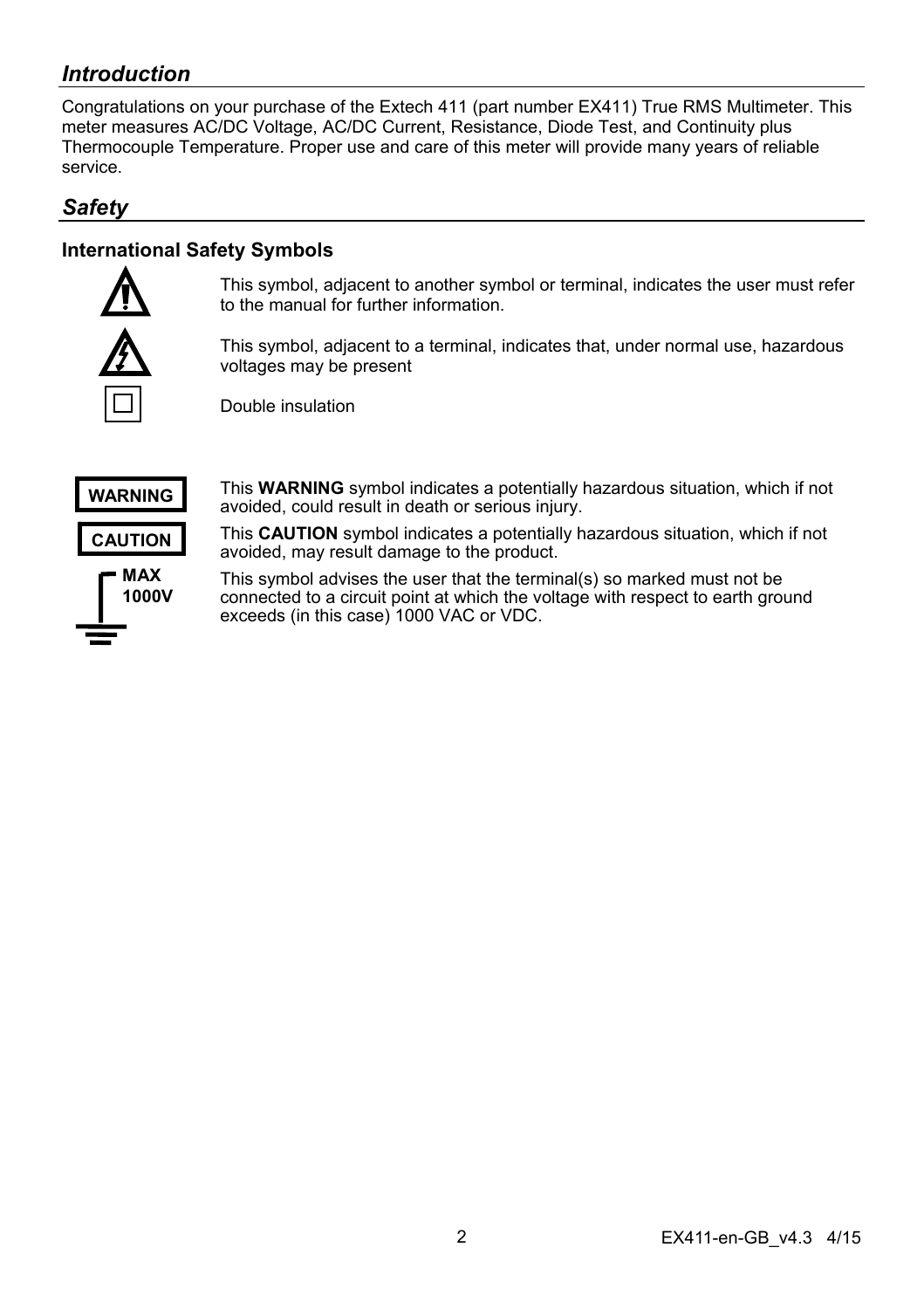### **CAUTIONS**

- Improper use of this meter can cause damage, shock, injury or death. Read and understand this user manual before operating the meter.
- Always remove the test leads before replacing the battery or fuses.
- Inspect the condition of the test leads and the meter itself for any damage before operating the meter. Repair or replace any damage before use.
- Use great care when making measurements if the voltages are greater than 25VAC rms or 35VDC. These voltages are considered a shock hazard.
- Always discharge capacitors and remove power from the device under test before performing Diode, Resistance or Continuity tests.
- Voltage checks on electrical outlets can be difficult and misleading because of the uncertainty of connection to the recessed electrical contacts. Other means should be used to ensure that the terminals are not "live".
- If the equipment is used in a manner not specified by the manufacturer, the protection provided by the equipment may be impaired.
- This device is not a toy and must not reach children's hands. It contains hazardous objects as well as small parts that the children could swallow. In case a child swallows any of them, please contact a physician immediately
- Do not leave batteries and packing material lying around unattended; they can be dangerous for children if they use them as toys
- In case the device is going to be unused for an extended period of time, remove the batteries to prevent them from training
- Expired or damaged batteries can cause cauterization on contact with the skin. Always, therefore, use suitable hand gloves in such cases
- See that the batteries are not short-circuited. Do not throw batteries into the fire.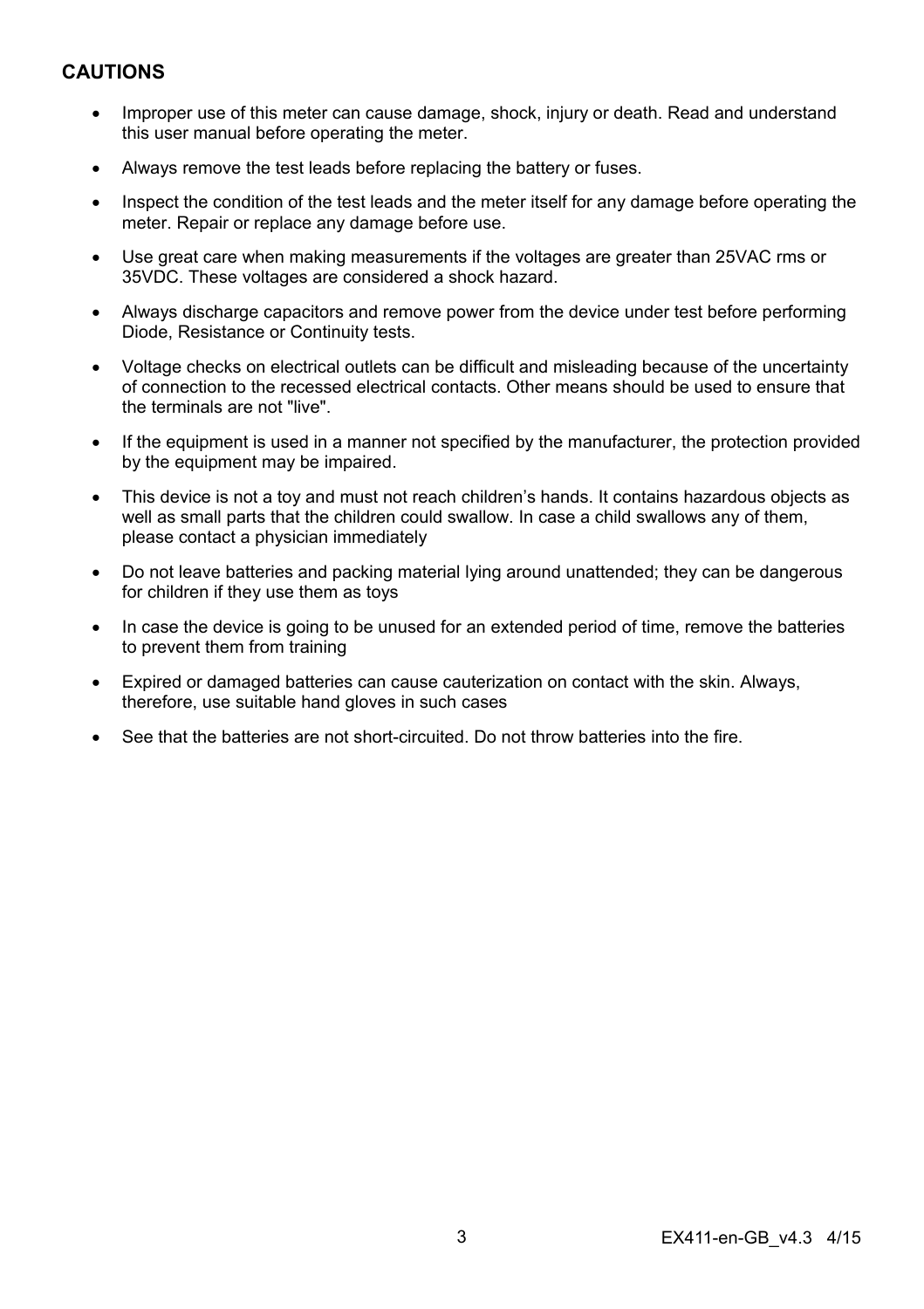#### **OVERVOLTAGE CATEGORY III**

This meter meets the IEC 610-1-2001 standard for OVERVOLTAGE CATEGORY III. Cat III meters are protected against overvoltage transients in fixed installation at the distribution level. Examples include switches in the fixed installation and some equipment for industrial use with permanent connection to the fixed installation.

#### **SAFETY INSTRUCTIONS**

This meter has been designed for safe use, but must be operated with caution. The rules listed below must be carefully followed for safe operation.

| <b>Input Protection Limits</b>   |                                                             |  |  |  |
|----------------------------------|-------------------------------------------------------------|--|--|--|
| Maximum Input<br><b>Function</b> |                                                             |  |  |  |
| <b>VAC</b>                       | 750V DC/AC                                                  |  |  |  |
| I V DC or V AC                   | 1000V DC/AC, 200Vrms on 200mV range                         |  |  |  |
| mA DC                            | 200mA 250V fast acting fuse                                 |  |  |  |
| A DC                             | 20A 250V fast acting fuse (30 seconds max every 15 minutes) |  |  |  |
| <b>Ohms, Continuity</b>          | 250 Vrms for 15 sec max                                     |  |  |  |

1. **NEVER** apply voltage or current to the meter that exceeds the specified maximum:

- 2. **USE EXTREME CAUTION** when working with high voltages.
- 3. **DO NOT** measure voltage if the voltage on the "COM" input jack exceeds 1000V above earth ground.
- 4. **NEVER** connect the meter leads across a voltage source while the function switch is in the current, resistance, or diode mode. Doing so can damage the meter.
- 5. **ALWAYS** discharge filter capacitors in power supplies and disconnect the power when making resistance or diode tests.
- 6. **ALWAYS** turn off the power and disconnect the test leads before opening the covers to replace the fuse or battery.
- 7. **NEVER** operate the meter unless the back cover and the battery cover is in place and fastened securely.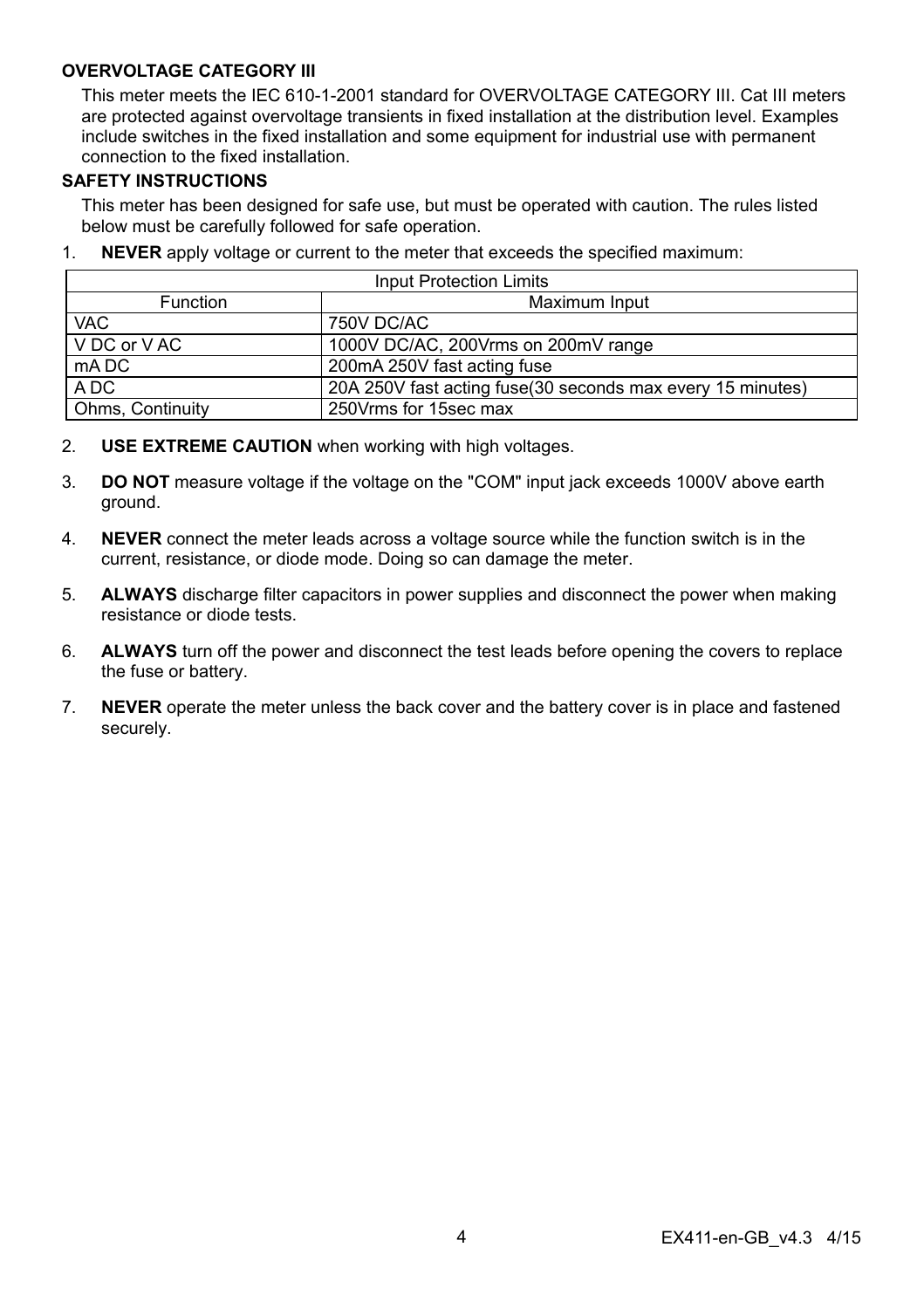# *Controls and Jacks*

- 1. Rubber holster
- 2. 2000 count LCD display
- 3. °F button
- 4 °C button
- 5. Function switch
- 6. mA, uA and A input jacks
- 7. COM input jack
- 8. Positive input jack
- 9. Battery check button
- 10. Hold button
- 11. Backlight button

**Note:** Tilt stand and battery compartment are on rear of unit.

# *Symbols and Annunciators*

| $\cdot$ ))) | Continuity<br>Diode test                |    |                          |
|-------------|-----------------------------------------|----|--------------------------|
|             | Battery status                          |    |                          |
|             | Test lead connection<br>error           |    |                          |
| μ           | micro $(10^{-6})$ (amps)                |    |                          |
| m           | milli (10 <sup>-3</sup> ) (volts, amps) |    |                          |
| k           | kilo $(10^3)$ (ohms)                    |    |                          |
| M           | mega $(10^6)$ (ohms)                    | Ω  | Ohms                     |
| A           | Amps                                    | v  | Volts                    |
| AC          | Alternating current                     |    | AUTO Autoranging         |
| DC          | Direct current                          |    | <b>HOLD</b> Display hold |
| °F          | Degrees Fahrenheit                      | °C | Degrees Centigrade       |



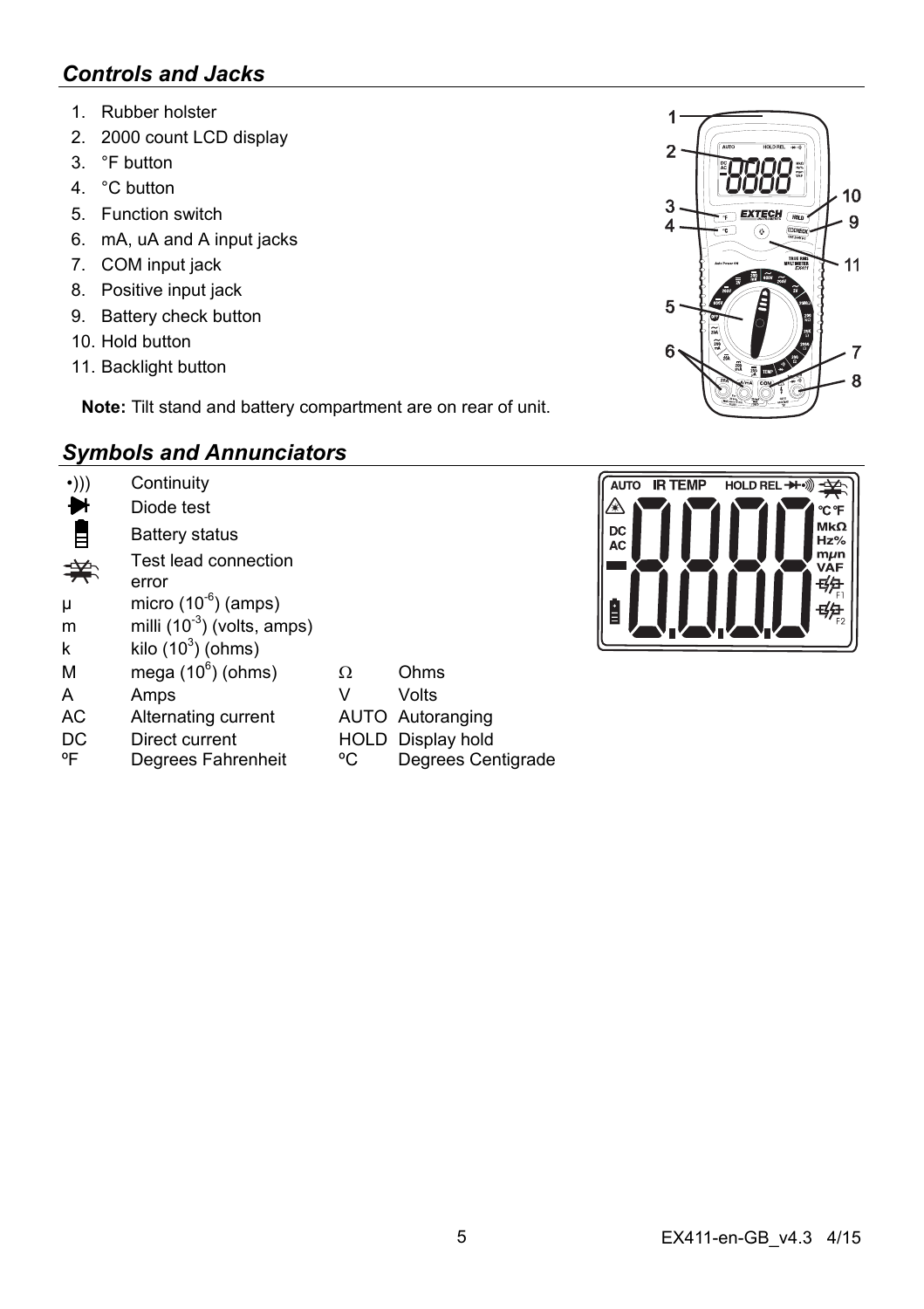# *Operating Instructions*

**WARNING**: Risk of electrocution. High-voltage circuits, both AC and DC, are very dangerous and should be measured with great care.

- 1. ALWAYS turn the function switch to the OFF position when the meter is not in use.
- 2. If "1 " appears in the display during a measurement, the value exceeds the range you have selected. Change to a higher range.

**NOTE**: On some low AC and DC voltage ranges, with the test leads not connected to a device, the display may show a random, changing reading. This is normal and is caused by the high-input sensitivity. The reading will stabilize and give a proper measurement when connected to a circuit.

#### **DC VOLTAGE MEASUREMENTS**

**CAUTION:** Do not measure DC voltages if a motor on the circuit is being switched ON or OFF. Large voltage surges may occur that can damage the meter.

- 1. Set the function switch to the highest  $VDC$  ( $\overline{\cdots}$ ) position.
- 2. Insert the black test lead banana plug into the negative **COM** jack. Insert the red test lead banana plug into the positive **V** jack.
- 3. Touch the black test probe tip to the negative side of the circuit. Touch the red test probe tip to the positive side of the circuit.
- 4. Read the voltage in the display. Reset the function switch to successively lower V DC positions to obtain a higher resolution reading. If the polarity is reversed, the display will show (-) minus before the value.

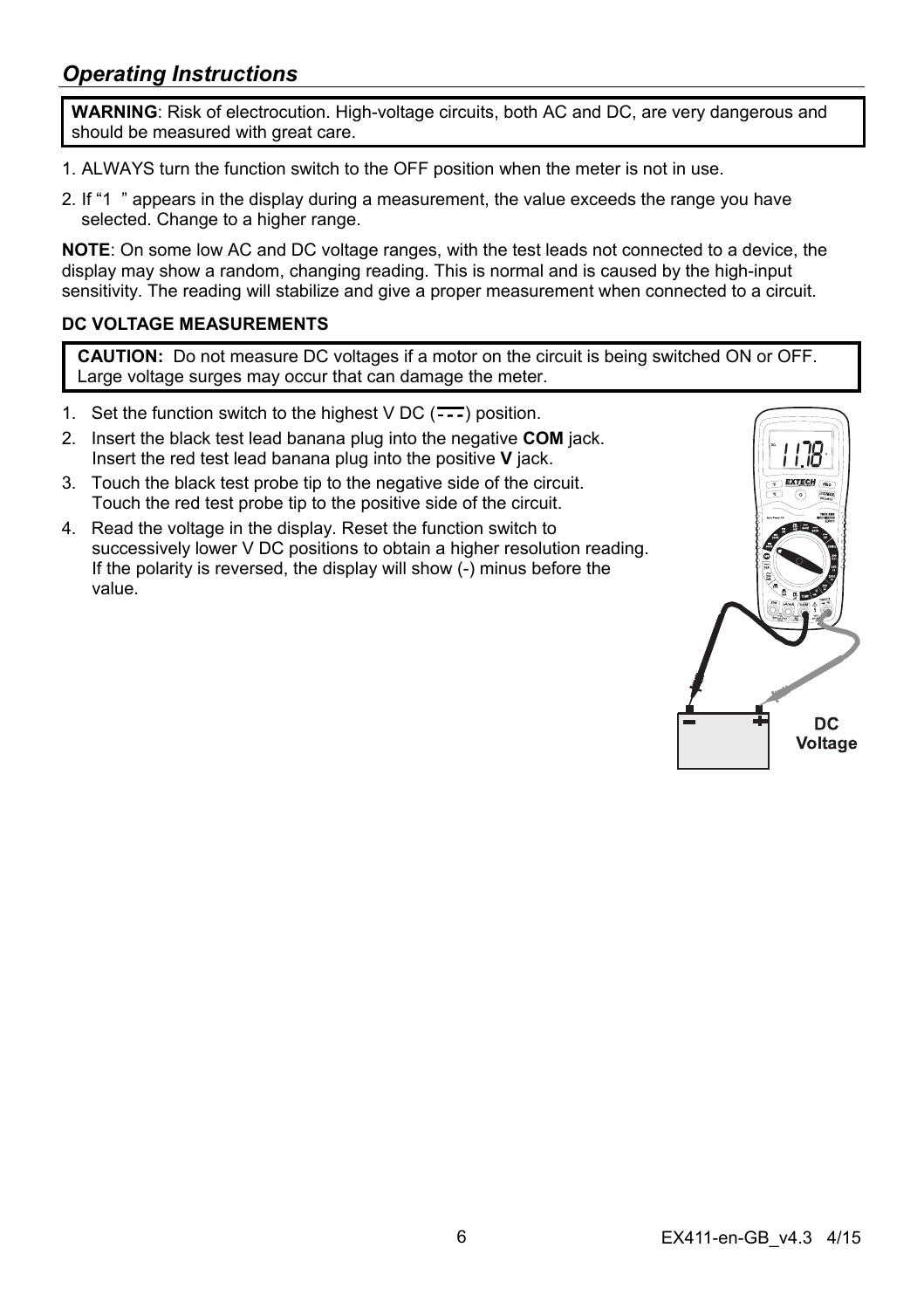#### **AC VOLTAGE MEASUREMENTS**

**WARNING:** Risk of Electrocution. The probe tips may not be long enough to contact the live parts inside some 240V outlets for appliances because the contacts are recessed deep in the outlets. As a result, the reading may show 0 volts when the outlet actually has voltage on it. Make sure the probe tips are touching the metal contacts inside the outlet before assuming that no voltage is present.

**CAUTION:** Do not measure AC voltages if a motor on the circuit is being switched ON or OFF. Large voltage surges may occur that can damage the meter.

- 1. Set the function switch to the highest V AC ( $\sim$ ) position.
- 2. Insert the black test lead banana plug into the negative **COM** jack. Insert red test lead banana plug into the positive **V** jack.
- 3. Touch the black test probe tip to the neutral side of the circuit. Touch the red test probe tip to the "hot" side of the circuit.
- 4. Read the voltage in the display. Reset the function switch to successively lower V AC positions to obtain a higher resolution reading.



#### **DC CURRENT MEASUREMENTS**

**CAUTION:** Do not make current measurements on the 20A scale for longer than 30 seconds. Exceeding 30 seconds may cause damage to the meter and/or the test leads.

- 1. Insert the black test lead banana plug into the negative **COM** jack.
- 2. For current measurements up to 200µA DC, set the function switch to the 200 $\mu$ A DC ( $\rightarrow$ ) position and insert the red test lead banana plug into the **uA/mA** jack.
- 3. For current measurements up to 200mA DC, set the function switch to the 200mA DC position and insert the red test lead banana plug into the **uA/(mA** jack.
- 4. For current measurements up to 20A DC, set the function switch to the 20A DC range and insert the red test lead banana plug into the **20A** jack.
- 5. Remove power from the circuit under test, then open up the circuit at the point where you wish to measure current.
- 6. Touch the black test probe tip to the negative side of the circuit. Touch the red test probe tip to the positive side of the circuit.
- 7. Apply power to the circuit.
- 8. Read the current in the display.

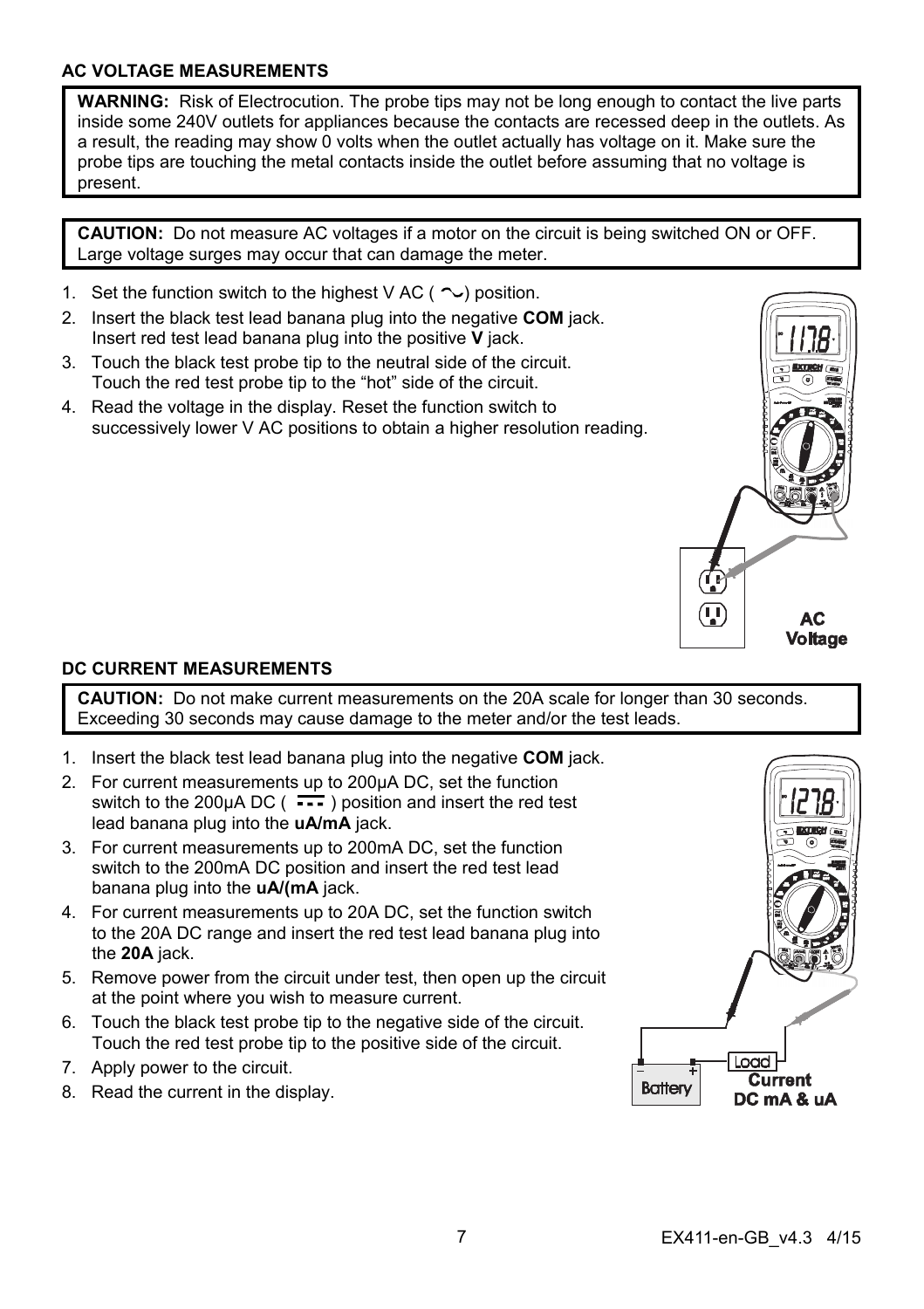#### **AC CURRENT MEASUREMENTS**

**CAUTION:** Do not make current measurements on the 20A scale for longer than 30 seconds. Exceeding 30 seconds may cause damage to the meter and/or the test leads.

- 1. Insert the black test lead banana plug into the negative **COM** jack.
- 2. For current measurements up to 200mA AC, set the function switch to the highest 200mA AC ( $\sim$ ) position and insert the red test lead banana plug into the **mA** jack.
- 3. For current measurements up to 20A AC, set the function switch to the 20A AC range and insert the red test lead banana plug into the **20A** jack.
- 4. Remove power from the circuit under test, then open up the circuit at the point where you wish to measure current.
- 5. Touch the black test probe tip to the neutral side of the circuit. Touch the red test probe tip to the "hot" side of the circuit.
- 6. Apply power to the circuit.
- 7. Read the current in the display.



#### **RESISTANCE MEASUREMENTS**

**WARNING:** To avoid electric shock, disconnect power to the unit under test and discharge all capacitors before taking any resistance measurements. Remove the battery and unplug the line cords.

- 1. Set the function switch to the highest  $\Omega$  position.
- 2. Insert the black test lead banana plug into the negative **COM** jack. Insert the red test lead banana plug into the positive  $\Omega$  jack.
- 3. Touch the test probe tips across the circuit or part under test. It is best to disconnect one side of the part under test so the rest of the circuit will not interfere with the resistance reading.
- 4. Read the resistance in the display and then set the function switch to the lowest  $\Omega$  position that is greater than the actual or any anticipated resistance.

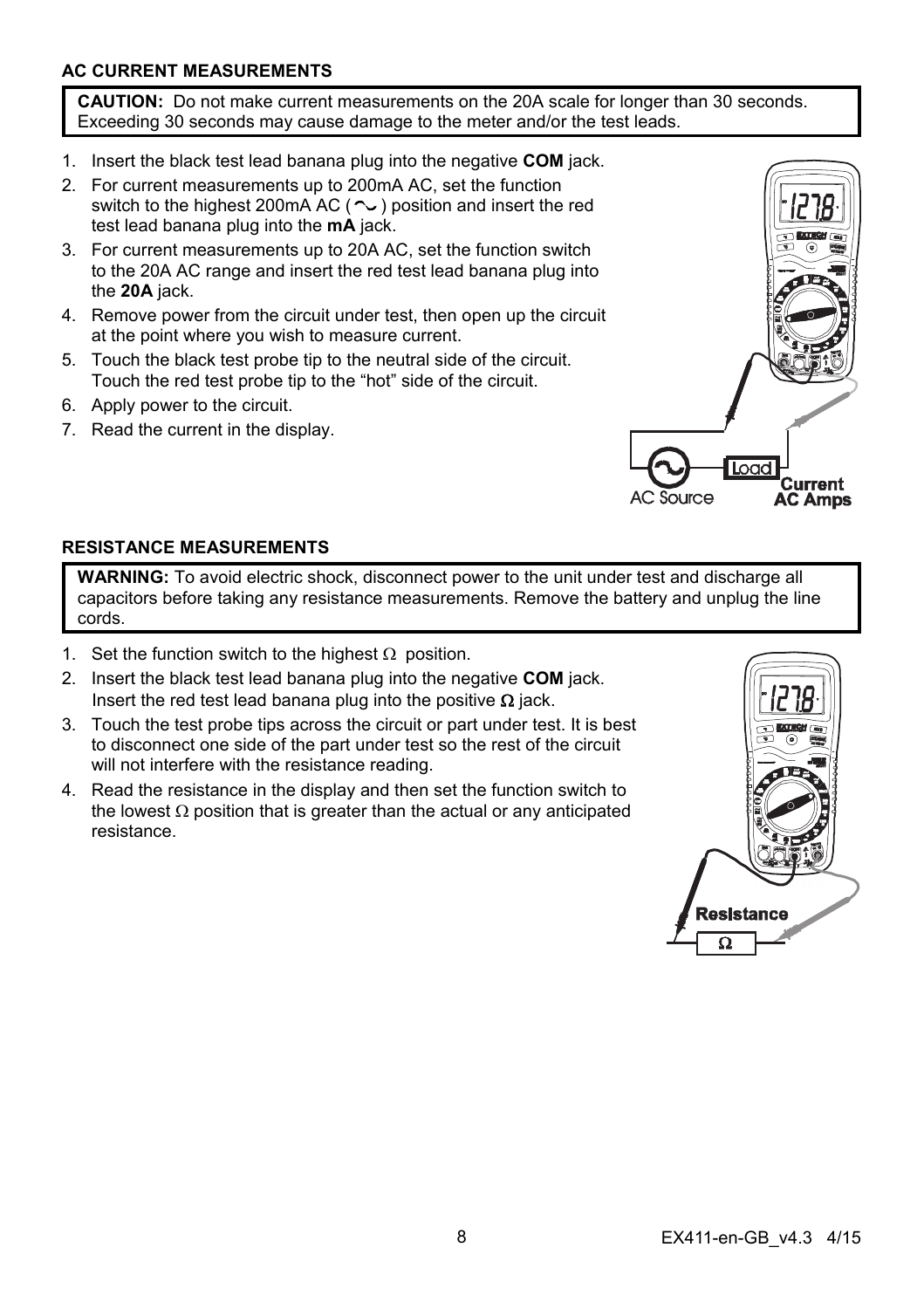#### **CONTINUITY CHECK**

**WARNING:** To avoid electric shock, never measure continuity on circuits or wires that have voltage on them.

- 1. Set the function switch to the  $\rightarrow$   $\gg$  position.
- 2. Insert the black lead banana plug into the negative **COM** jack. Insert the red test lead banana plug into the positive  $\Omega$  jack.
- 3. Touch the test probe tips to the circuit or wire you wish to check.
- 4. If the resistance is less than approximately 150 $\Omega$ , the audible signal will sound. If the circuit is open, the display will indicate "1".



#### **DIODE TEST**

- 1. Insert the black test lead banana plug into the negative **COM** jack and the red test lead banana plug into the positive **diode** jack.
- 2. Turn the rotary switch to the  $\rightarrow$   $\rightarrow$  position.
- 3. Touch the test probes to the diode under test. Forward bias will typically indicate 400 to 1000. Reverse bias will indicate "**1** ". Shorted devices will indicate near 0 and the continuity beeper will sound. An open device will indicate "**1** " in both polarities.

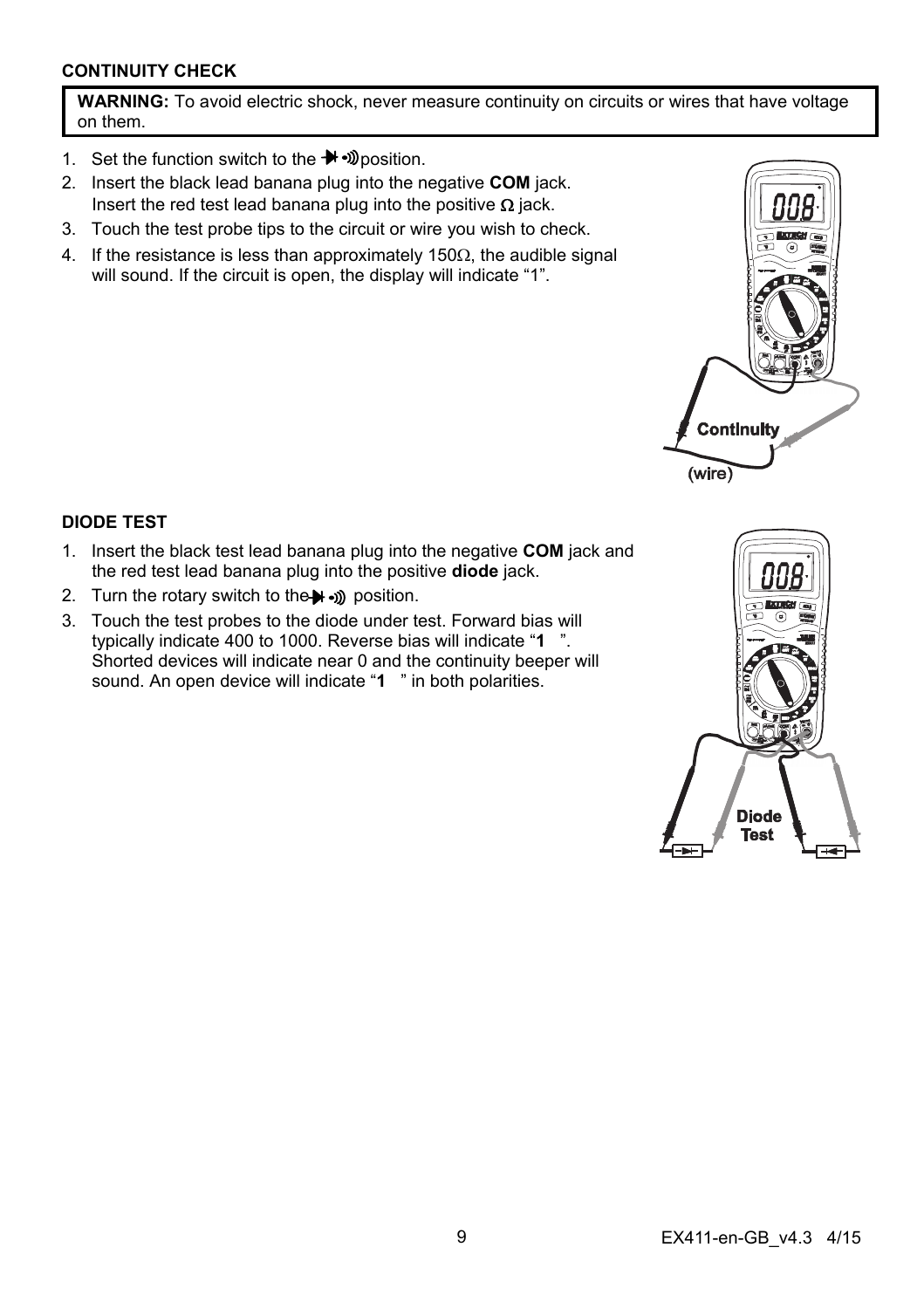#### **TEMPERATURE MEASUREMENTS**

- 1. Set the function switch to the TEMP position.
- 2. Insert the Temperature Probe into the Temperature Socket, making sure to observe the correct polarity.
- 3. Press the ºC or ºF button for the desired units.
- 4. Touch the Temperature Probe head to the part whose temperature you wish to measure. Keep the probe touching the part under test until the reading stabilizes.
- 5. Read the temperature in the display.
- Note: The temperature probe is fitted with a type K mini connector. A mini connector to banana connector adaptor is supplied for connection to the input banana jacks.



### **DISPLAY BACKLIGHT**

Press and hold the  $\bigcirc$  button to turn on the display backlight function. The backlight will automatically turn off after 15 seconds.

#### **BATTERY CHECK**

The  $\overline{f}$   $\exists$  CHECK function tests the condition of the 9V battery. Set the function switch to the 200VDC range and press the CHECK button. If the reading is less than 8.5, battery replacement is recommended.

#### **HOLD**

The hold function freezes the reading in the display. Press the HOLD key momentarily to activate or to exit the hold function.

#### **AUTO POWER OFF**

The auto off feature will turn the meter off after 15 minutes.

#### **LOW BATTERY INDICATION**

If the  $\Box$  icon appears in the display, the battery voltage is low and the battery should be replaced.

#### **WRONG CONNECTION INDICATION**

The  $\mathcal{F}$  icon will appear in the upper right conner of the display and the buzzer will sound whenever the positive test lead is inserted into the 20A or uA/mA input jack and a non-current (green) function is selected. If this occurs, turn the meter off and reinsert the test lead into the proper input jack for the function selected.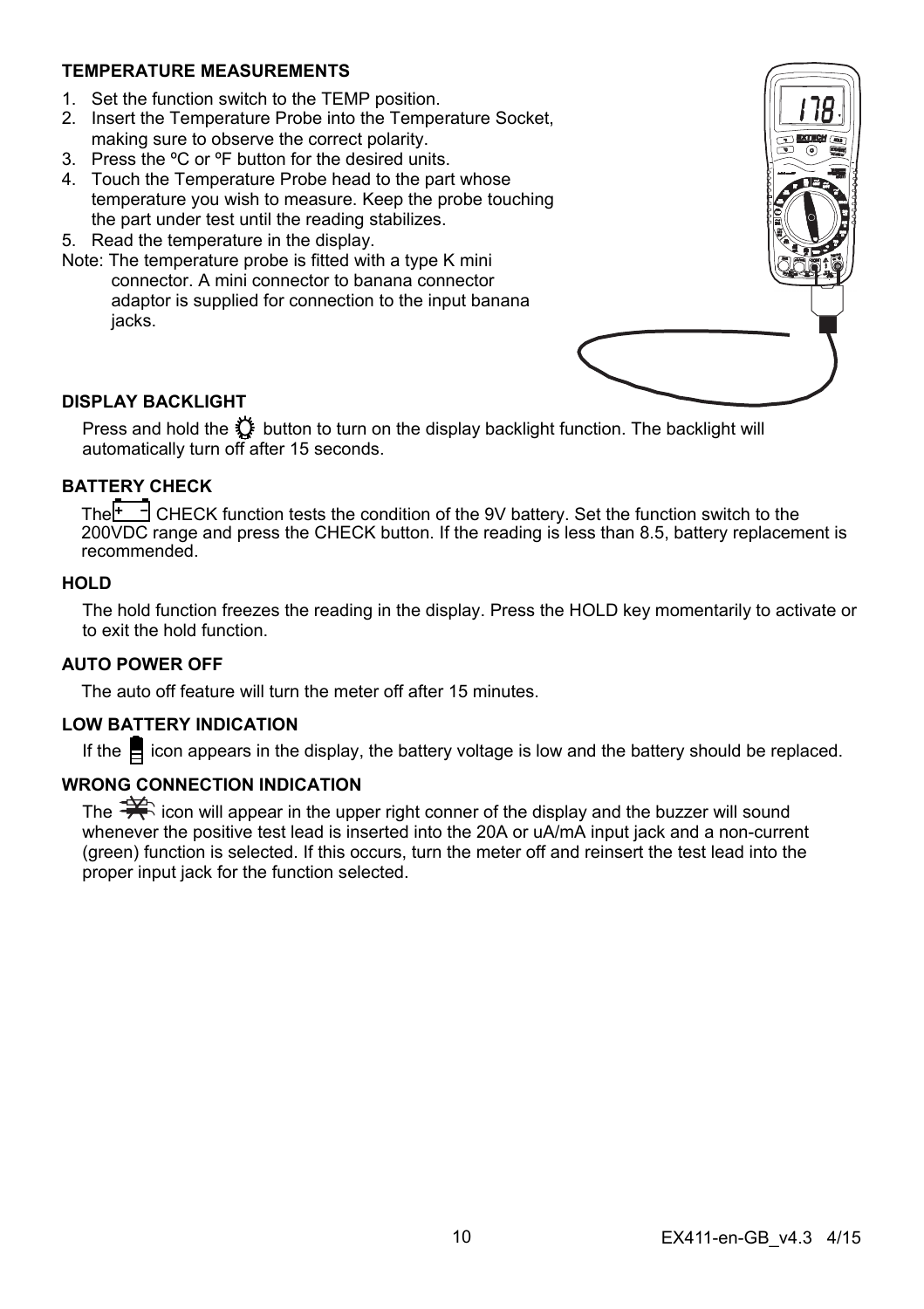# *Specifications*

| Function             | Range                                 | Resolution         | Accuracy                                                                    |                                    |  |
|----------------------|---------------------------------------|--------------------|-----------------------------------------------------------------------------|------------------------------------|--|
| DC Voltage           | 200mV                                 | 0.1 <sub>m</sub>   | $\pm$ (0.3% reading + 2 digits)                                             |                                    |  |
| (VDC)                | 2V                                    | 0.001V             | $\pm$ (0.5% reading + 2 digits)                                             |                                    |  |
|                      | 200V                                  | 0.1V               |                                                                             |                                    |  |
|                      | 1000V                                 | 1 <sub>V</sub>     | $\pm$ (0.8% reading + 2 digits)                                             |                                    |  |
| <b>AC Voltage</b>    |                                       |                    | 50 to 400Hz                                                                 | 400Hz to 1kHz                      |  |
| (VAC)<br>(True rms)  | 2V                                    | 0.001V             | $\pm$ (1.0% reading +6<br>digits                                            | $\pm$ (2.0% reading + 8 digits     |  |
|                      | 200V                                  | 0.1V               | $\pm$ (1.5% reading +6<br>digits                                            | $\pm$ (2.5% reading +8 digits      |  |
|                      | 750V                                  | 1V                 | $\pm$ (2.0% reading +6<br>digits                                            | $\pm$ (3.0% reading +8 digits      |  |
| <b>DC Current</b>    | 200uA                                 | $0.1\muA$          |                                                                             |                                    |  |
| (ADC)                | 200 <sub>m</sub> A                    | 0.1 <sub>m</sub> A | $\pm$ (1.5% reading + 3 digits)                                             |                                    |  |
|                      | 20A                                   | 0.01A              | $\pm$ (2.5% reading + 3 digits)                                             |                                    |  |
| <b>AC Current</b>    |                                       |                    | 50 to 400Hz                                                                 | 400Hz to 1kHz                      |  |
| (A AC)<br>(True rms) | 200 <sub>m</sub> A                    | 0.1 <sub>m</sub> A | $\pm$ (1.8% reading +8 digits                                               | $\pm$ (2.5% reading +10<br>digits) |  |
|                      | 20A                                   | 0.01A              | $\pm$ (3.0% reading +8<br>digits)                                           | $\pm$ (3.5% reading +10<br>digits) |  |
| Resistance           | $200\Omega$                           | $0.1\Omega$        | $\pm$ (0.8% reading +4 digits)                                              |                                    |  |
|                      | $2000\Omega$                          | $1\Omega$          | $\pm$ (0.8% reading +2 digits)                                              |                                    |  |
|                      | $20k\Omega$                           | $0.01k\Omega$      |                                                                             |                                    |  |
|                      | $200k\Omega$                          | $0.1k\Omega$       | $\pm$ (1.0% reading +2 digits)                                              |                                    |  |
|                      | $20M\Omega$                           | $0.01M\Omega$      | $\pm$ (2.0% reading +5 digits)                                              |                                    |  |
| Temperature          | $-20$ to<br>750°C<br>-4 to 1382°F 1°C | 1ºF                | $\pm$ (3.0% reading +3 digits)<br>(meter only, probe accuracy not included) |                                    |  |
|                      |                                       |                    |                                                                             |                                    |  |

**NOTE:** Accuracy specifications consist of two elements:

(% reading) – This is the accuracy of the measurement circuit.

 $\bullet$  (+ digits) – This is the accuracy of the analog to digital converter.

NOTE: Accuracy is stated at 18<sup>°</sup>C to 28<sup>°</sup>C (65<sup>°</sup>F to 83<sup>°</sup>F) and less than 75% RH.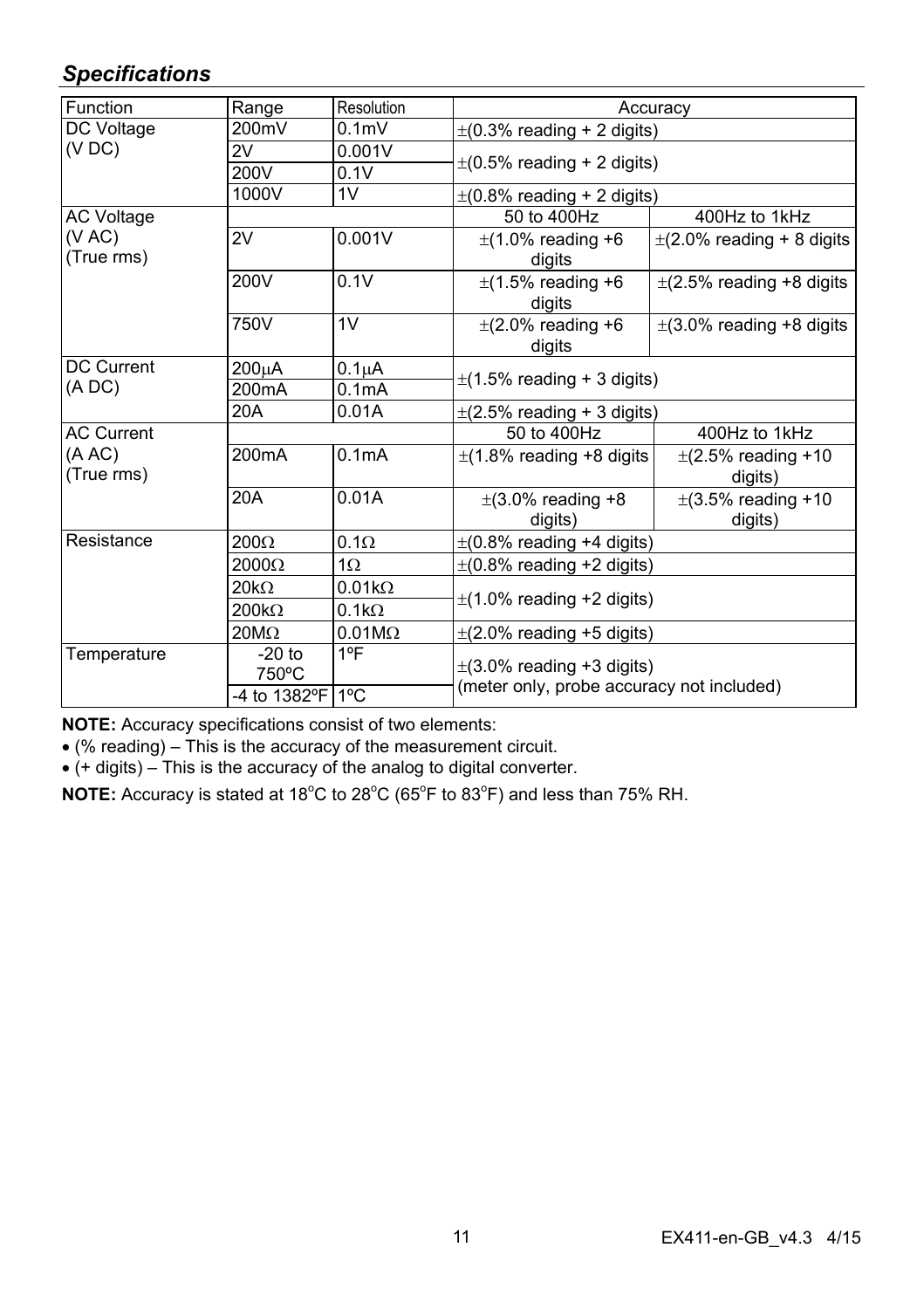## **General Specifications**

| Diode Test<br><b>Continuity Check</b>                | Test current of 1mA maximum, open circuit voltage 2.8V DC typical<br>Audible signal will sound if the resistance is less than approximately<br>$150\Omega$                                        |
|------------------------------------------------------|---------------------------------------------------------------------------------------------------------------------------------------------------------------------------------------------------|
| Input Impedance                                      | $10M\Omega$                                                                                                                                                                                       |
| <b>AC Response</b>                                   | True rms                                                                                                                                                                                          |
| <b>ACV Bandwidth</b>                                 | 50Hz to 1kHz                                                                                                                                                                                      |
| DCA voltage drop                                     | 200mV                                                                                                                                                                                             |
| <b>Display</b>                                       | 3 1/2 digit, 2000 count LCD, 0.9" digits                                                                                                                                                          |
| <b>Auto-Power Off</b>                                | 15 minutes (approximately)                                                                                                                                                                        |
| Overrange indication                                 | "1" is displayed                                                                                                                                                                                  |
| Polarity                                             | Automatic (no indication for positive polarity); Minus (-) sign for negative<br>polarity.                                                                                                         |
| <b>Measurement Rate</b>                              | 2 times per second, nominal                                                                                                                                                                       |
| <b>Low Battery Indication</b>                        | " E " is displayed if battery voltage drops below operating voltage                                                                                                                               |
| <b>Battery</b>                                       | One 9 volt (NEDA 1604) battery                                                                                                                                                                    |
| <b>Fuses</b>                                         | mA, µA ranges; 0.2A/250V fast blow                                                                                                                                                                |
|                                                      | A range; 20A/250V ceramic fast blow                                                                                                                                                               |
| <b>Operating Temperature</b>                         | 5°C to 40°C (41°F to 104°F)                                                                                                                                                                       |
| <b>Storage Temperature</b>                           | -20°C to 60°C (-4°F to 140°F)                                                                                                                                                                     |
| <b>Operating Humidity</b><br><b>Storage Humidity</b> | Max 80% up to 31°C (87°F) decreasing linearly to 50% at 40°C (104°F)<br>$< 80\%$                                                                                                                  |
| <b>Operating Altitude</b>                            | 2000 meters (7000ft.) maximum                                                                                                                                                                     |
| Weight                                               | 342g (0.753lb) (includes holster)                                                                                                                                                                 |
| <b>Size</b>                                          | 187 x 81 x 50mm (7.36" x 3.2" x 2.0") (includes holster)                                                                                                                                          |
| <b>Safety</b>                                        | For indoor use and in accordance with the requirements for double<br>insulation to IEC1010-1 (2001): EN61010-1 (2001) Overvoltage<br>Category III 600V and Category II 1000V, Pollution Degree 2. |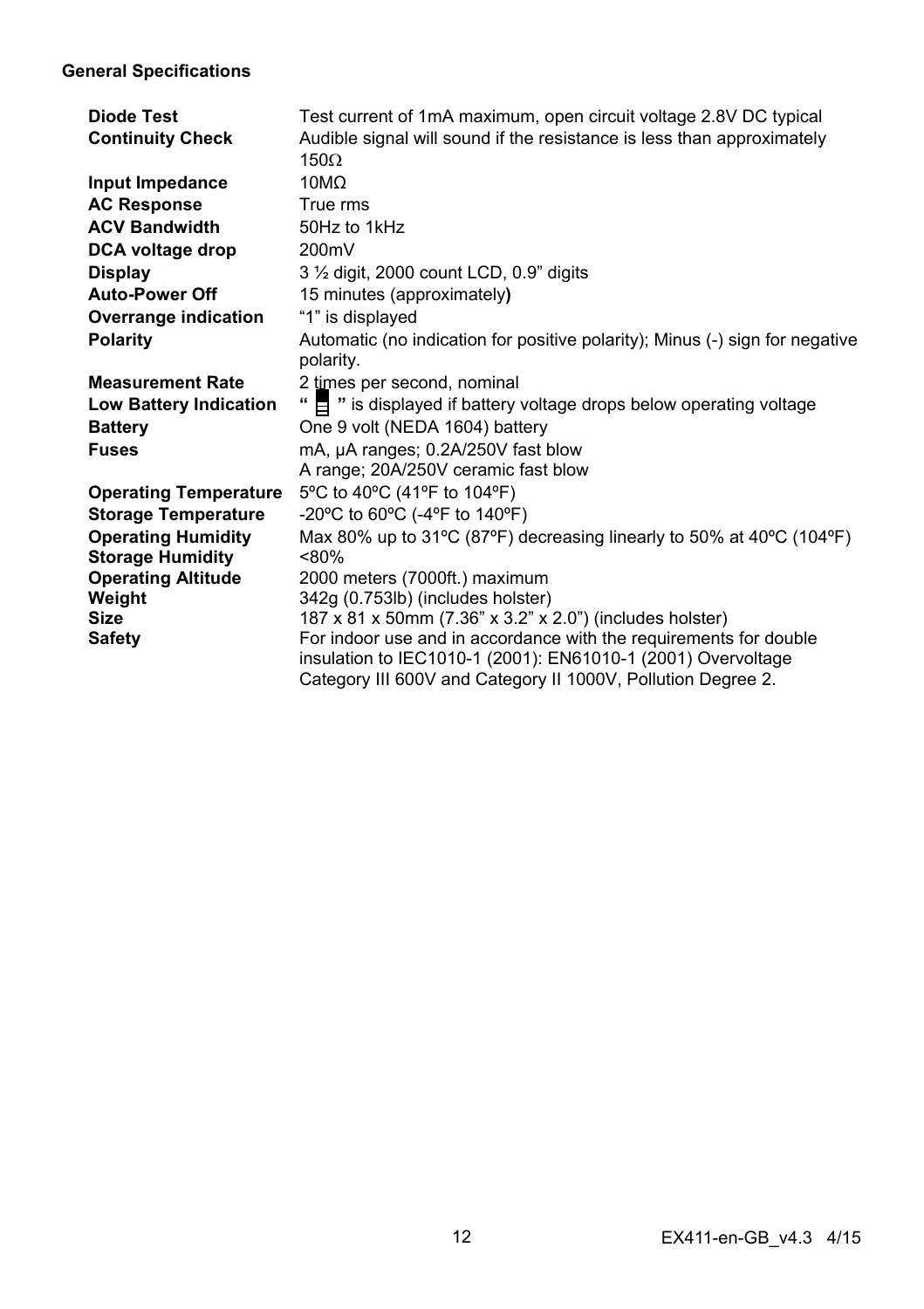## *Maintenance*

**WARNING:** To avoid electrical shock, disconnect the meter from any circuit, remove the test leads from the input terminals, and turn OFF the meter before opening the case. Do not operate the meter with an open case.

This MultiMeter is designed to provide years of dependable service, if the following care instructions are performed:

- 1. **KEEP THE METER DRY**. If it gets wet, wipe it off.
- 2. **USE AND STORE THE METER IN NORMAL TEMPERATURES.** Temperature extremes can shorten the life of the electronic parts and distort or melt plastic parts.
- 3. **HANDLE THE METER GENTLY AND CAREFULLY.** Dropping it can damage the electronic parts or the case.
- 4. **KEEP THE METER CLEAN.** Wipe the case occasionally with a damp cloth. DO NOT use chemicals, cleaning solvents, or detergents.
- 5. **USE ONLY FRESH BATTERIES OF THE RECOMMENDED SIZE AND TYPE.** Remove old or weak batteries so they do not leak and damage the unit.
- 6. **IF THE METER IS TO BE STORED FOR A LONG PERIOD OF TIME**, the batteries should be removed to prevent damage to the unit.

#### **Battery Replacement**

- 1. Remove the Phillips head screw that secures the rear battery door
- 2. Open the battery compartment
- 3. Replace the 9V battery
- 4. Secure the battery compartment



Never dispose of used batteries or rechargeable batteries in household waste. As consumers, users are legally required to take used batteries to appropriate collection sites, the retail store where the batteries were purchased, or wherever batteries are sold.

**Disposal:** Do not dispose of this instrument in household waste. The user is obligated to take end‐ of‐life devices to a designated collection point for the disposal of electrical and electronic equipment.

#### **Other Battery Safety Reminders**

- o Never dispose of batteries in a fire. Batteries may explode or leak.
- o Never mix battery types. Always install new batteries of the same type.

**WARNING:** To avoid electric shock, do not operate the meter until the battery cover is in place and fastened securely.

**NOTE:**: If your meter does not work properly, check the fuses and batteries to make sure that they are still good and that they are properly inserted.